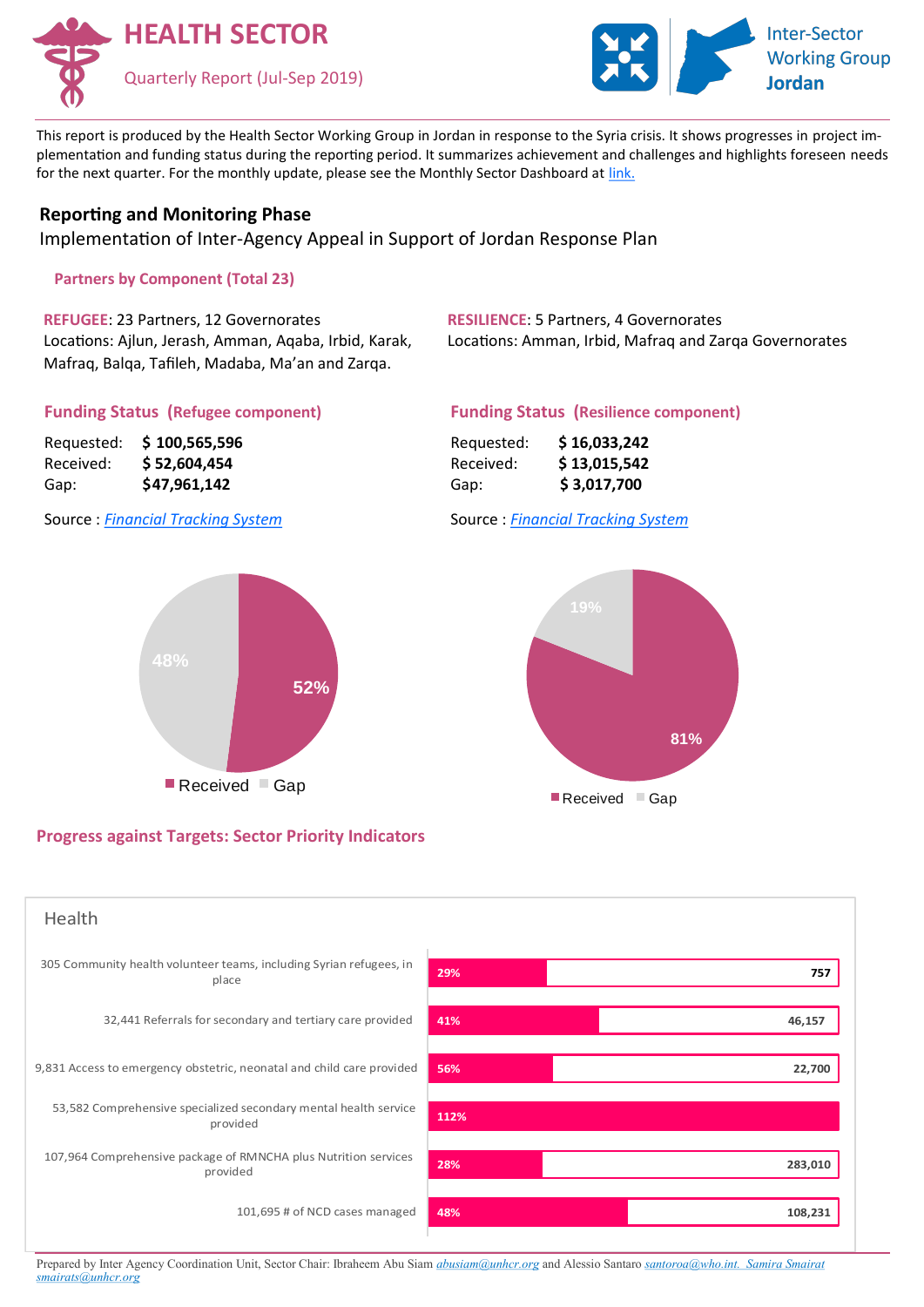



### **Key achievements**

- $\Diamond$  The Government of Jordan maintained the provision of subsidized health services for Syrian refugees including maternity and childhood services . A multi donor trust fund (Multi Donor Account) has been set up to assist the Ministry of Health to cover costs, with USD 28.5 million so far contributed by the United States, Denmark, GCFF (World Bank) and Canada.
- $\Diamond$  Jordan Response Plan (JRP) 2020/2022 launched by MOPIC, wide participation in plan development maintained where UN agencies, Donor community, INGOs and National NGOs are participating .
- Health Sector Working Group maintain its regular coordination forums during third quarter through main Health Sector Working Group (HSWG), Reproductive Health sub working group, Mental Health sub working group, Nutrition sub working group and Community Health platform . Field coordination forums maintained as well in the both camps (Azraq and Zaatari) as well as in Mafraq and Irbid governorate.
- Maintain health services on the Jordanian Berm (Rukban area) through UN Joint clinic complex (UNHCR, UNFPA & UNICEF) through provision of primary health care , ante natal care , nutrition and IYCF, basic and emergency reproductive health, and medical evacuation/ referrals.

# **Challenges faced during the reporting period**

- $\Diamond$  Continue provision of health services in public health care facilities at the discounted rate still burden on vulnerable refugees who suffer from serious or chronic health conditions.
- $\Diamond$  Increased demand on secondary and tertiary care including emergency life saving services for camp and non camp vulnerable refugees due to increased vulnerablities.
- Increase burden and demand on cash for health projects with increased vulnerabilities among urban refugees.

# **Gaps and key priorities foreseen in the next quarter**

### **Gaps:**

- Funding shortage due to increase demands on essential secondary and emergency lifesaving health services with increased cost of medical care.

- Difficulties in securing medical services (medication and blood transfusion) for thalassemia patients due to cessation of free access.

### **Key Priorities:**

**-** Continue advocacy act with key stakeholders (GoJ and Donor) to maintain the integration of refugees within the public health care system.

- Maintain current level of funding that supporting cash based intervention to improve access to essential health services and expand umbrella of coverage targeting vulnerable refugees in urban setting.

- Continue monitoring the impact of new adopted public health policies on refugees access and utilization behaviors.

- Increase support to secondary and emergency lifesaving health services programs (referral and cash for health) to minimize impact of increased cost of medical care.